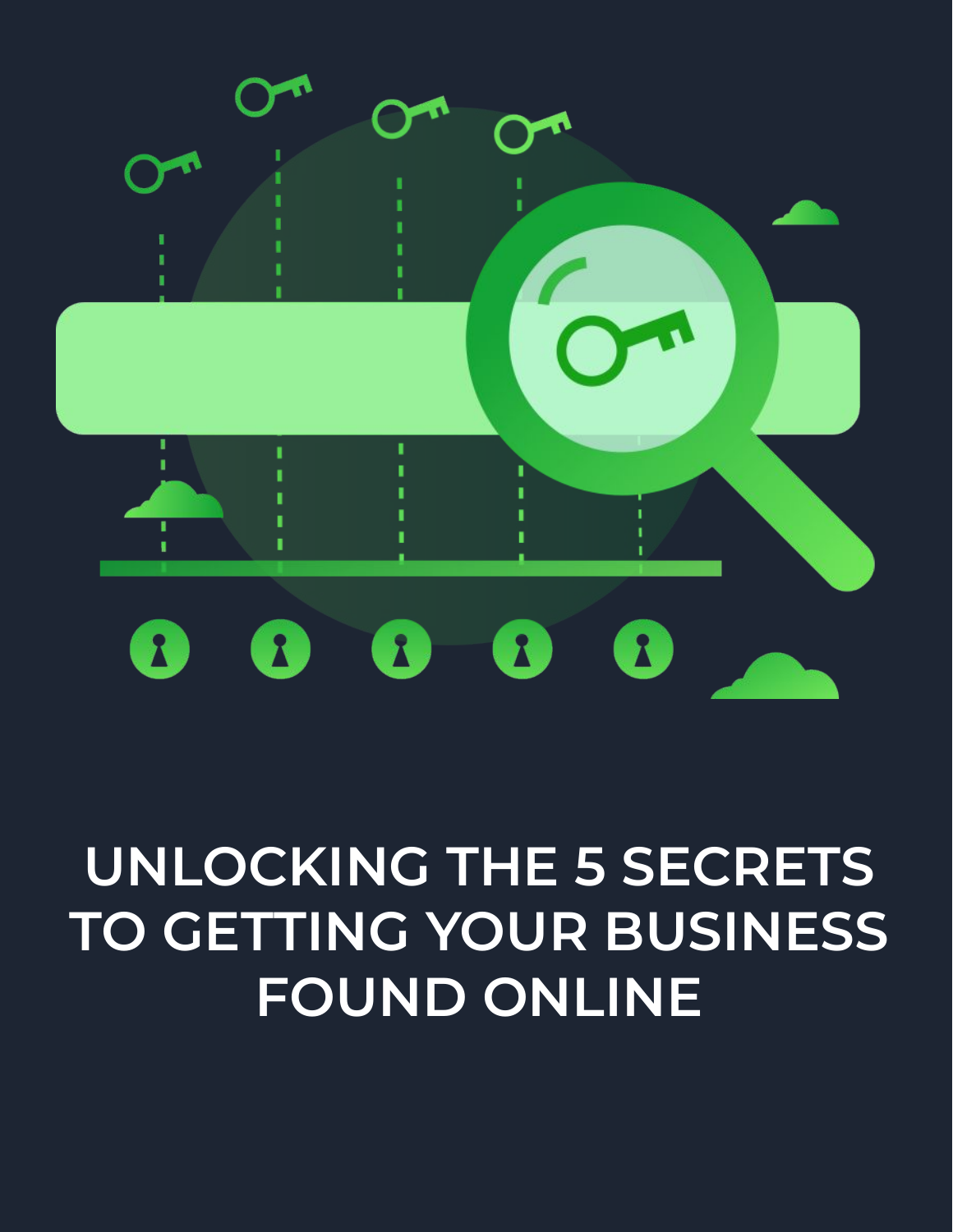### **What is Search Engine Optimization?**

Search Engine Optimization (SEO for short) is often looked at as a magical dark art.

As a business owner, you have likely heard about it before. You've probably even been cold called or received spam emails from companies telling you that they can perform SEO services for your business.

It's important to understand that SEO itself is not a dark art. SEO is merely a series of processes that can be actioned for your business, that help the search engines to better understand the content and value of your website.

Of course, you do need to have good content in the first place. But we'll come to that in more detail later on in this guide.

The purpose of optimizing your website for the search engines is so that you gain visibility to your target audience. Your website needs to be on the first page of the search results for users who are looking for a business just like yours.

If you're not visible to your target audience, you will find getting eyes on your website an uphill struggle. Not many search engine users will go beyond the first page of the search results when they're searching. Just think about how you use search engines yourself - how many times do you go 5-10 pages into the results to get the answer that you're looking for?

The Internet has changed dramatically in the last decade. There are well over 1 billion websites on the Internet today and this number increases every day. More than 500,000 websites are created every single day - obviously they're not all competing with you, but in today's modern world it has never been easier for people to get started with a brand new website.

What this means is that unless you are the only person in the world who offers the exact product or service that you do and you have a core existing market, you're left in a crowded digital space, fighting for the attention of your audience.

This has left Search Engine Optimization as a vital service that you need if you want to stand out from the crowd. It's no longer a "nice to have", it's a "must have", to ensure that you are visible and can bring visitors to your website from the search engines.

Our free guide will walk you through 5 secrets to getting your website found in the search engines, and it all starts with research.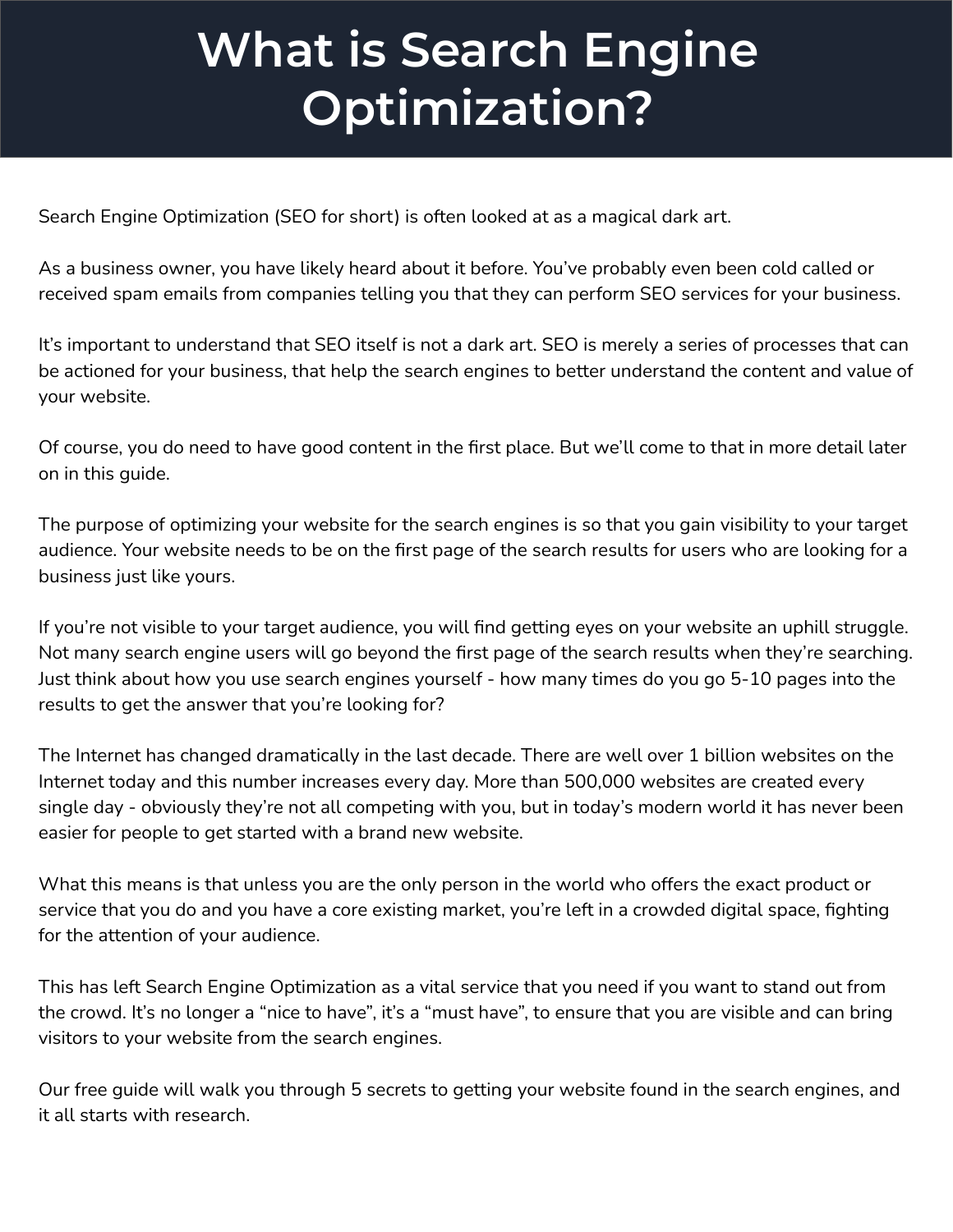# **Keyword Research**<br>**Every search begins with keywords.**

Every single search performed in a search engine starts with keywords. These are the words or phrases that an Internet user will type into their chosen search engine to perform their search.

For your business, you need to understand what your audience are searching for, so that you can target the content on your website for these particular keywords. This means getting into the mindset of a typical customer of your business and thinking about how they use the Internet.

**TIP:** Put yourself into the shoes of one of your customers. Write down 10 words or phrases that they would type into a search engine to find a business like yours.

There are many free and paid tools that you can use on the Internet to carry out keyword research. With these tools, you're looking for good opportunities for your business that you can target.

As an example, we really enjoy using the free keyword research tool - [Ubersuggest](https://neilpatel.com/ubersuggest/). On the Ubersuggest website, you enter in a keyword phrase and choose the language/country that you're targeting. For our example below we've used "plumber chicago" and English/United States.

Keyword Overview: plumber chicago

| <b>SEARCH VOLUME</b> | <b>SEO DIFFICULTY</b> | <b>PAID DIFFICULTY</b> | <b>COST PER CLICK [CPC]</b> |
|----------------------|-----------------------|------------------------|-----------------------------|
| 2,900                | 27<br>Jë              | 49                     | \$27.64                     |

In the search that we've performed here, we can see that the keyword **"plumber chicago**" has a monthly search volume of 2,900, which would be approximately 100 per day.

We can also see an estimated difficulty for ranking a website highly in the search engines and the same for paid advertising. Finally, the Cost Per Click (CPC) for paid advertising is estimated to be \$27.64. This means that people are paying this much, for just one click through to their business.

If you were able to rank your website on the first page of Google for "plumber chicago" and generate 100 clicks through to your website per month, you'd be saving \$2,764 with SEO, rather than paying for the traffic using paid advertising.

**TIP:** Take the list of keywords that you've written down and run them through the Ubersuggest tool. Pay close attention to any that have an "easy" difficulty for SEO and don't forget to look through the 'Keyword Ideas' section for related keywords that you may not have considered yet.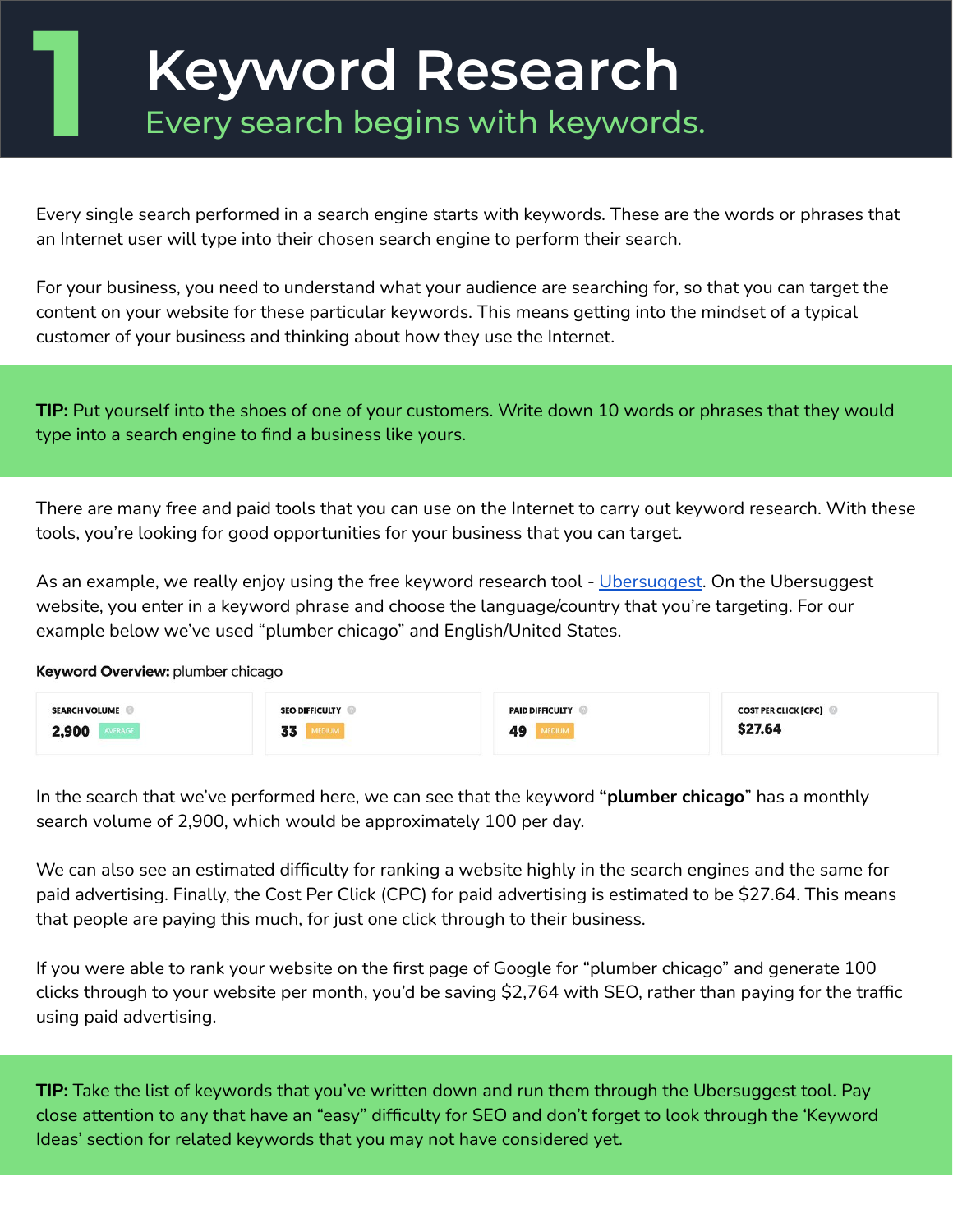#### **2 Existing Rankings** Where are you in the search engines?

Before making any changes to your website, you first need to know where your website is currently ranking for the list of keywords that you have put together.

Once you know your current rankings, you can then make a list of keywords that you can focus your efforts on, to achieve growth in the search engine results. If you try and make changes without knowing where you should focus your attention, you run the risk of wasting your precious time.

So, how do you look at where your website is currently ranking in the search engines?

If you're a sucker for punishment, you could open up a web browser (in incognito mode) and perform manual searches for each keyword. Then look at which page and position your website is showing in, if at all. There's a better way though...

There are tools that exist online that will track where your website is ranking for the keywords that you are targeting. One of our favourite solutions is SerpFox - [https://serpfox.com.](https://serpfox.com)

SerpFox is a great tool for tracking and monitoring where your website is ranking in the search engines. They have a free account that allows you to monitor up to 10 keywords. The paid account which supports monitoring for up to 100 keywords is \$10/month.

After signing up for an account, you can add your keywords into SerpFox and tell it which search engines you'd like to track them in. We'd recommend selecting Google as a minimum here.

If your website is visible in the first 200 results for a particular keyword or keyword phrase that you've entered, you'll be able to see this data shortly. For any keywords where your website is not currently ranked in the top 10 positions, you're not visible in the first page of Google - so these are the keywords that you want to focus on.

SerpFox has an automated report feature built in, where it will send you scheduled reports on an ongoing basis. There's some details on how to do that on this help page, so take a few moments to get up weekly reports to your email address - <http://docs.serpfox.com/reports/how-do-i-add-a-scheduled-report>.

**TIP:** Create an account with SerpFox and add your keywords into the system. Give it a few minutes to pull in your positional data and then review your keywords list. For any keywords where you are not currently in positions 1-10, make a note of these as you will need to work on your website in order to make it more relevant for these keywords.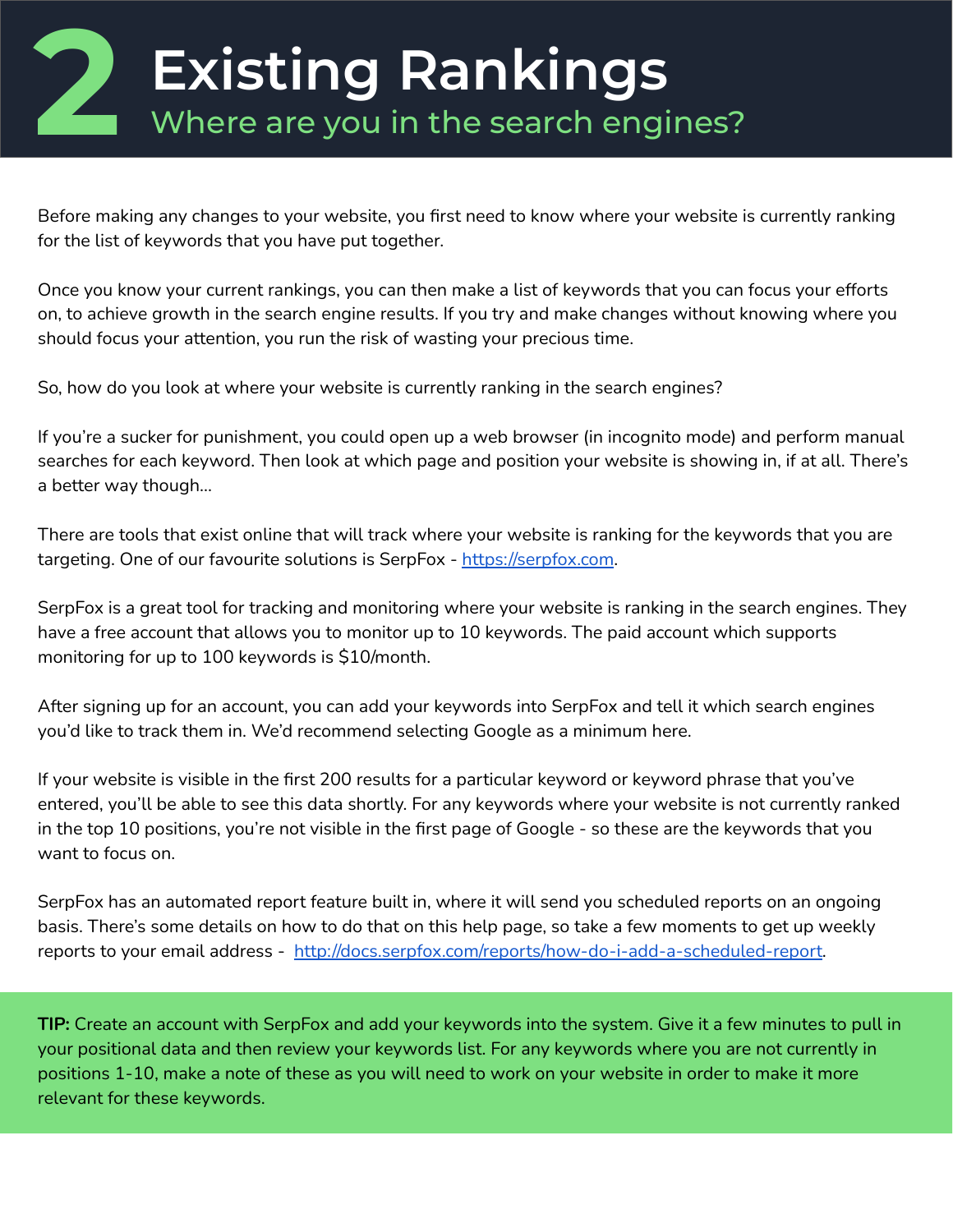# **3 On-Page SEO** Make sure your pages are optimized.

In the simplest terms, on-page SEO is the process of optimizing the pages of your website in order to increase their relevance to the search engines. The more relevance and authority that a search engine places on your page, the higher it will show in the search results.

This is one of the key areas of SEO for your business and it's something that you have full control over with your website. For keywords that are less competitive, it's sometimes possible to achieve a ranking on the first page of Google from good quality on-page SEO alone.

Let's run through 12 important on-page SEO factors for your pages. Some of these may need assistance from your web designer, but it's a good idea for you to have some understanding about each of them first:

- **Focus Keyword -** Every page should have a unique focus keyword. So, if you have a page that uses "Texas Roofing Specialist", you should not use it as a focus keyword on another page.
- **Content** The quality and relevance of the content on a web page is the number one ranking factor in search engines. Your content should clearly fulfil the search purpose of the visitor. Make sure your focus keyword is used once in the first 100 words of the page. There's a lot of weight applied to longer content (1000+ words per page).
- **Title Tag -** Your title tag shows in the browser and is the main headline in the search results. The ideal length is 50-60 characters and you should always try to start it with your main keyword. Title tags are best written as a sentence.
- **Meta Description -** The meta description is used by search engines as the description for search results in their indexes. Meta descriptions should be around 140-160 characters in length and you should include your focus keyword inside this content.
- **URL -** Your page URLs should be search engine friendly and ideally include your focus keyword. Instead of 'example.com/pageid=?123' you would use 'example.com/your-keyword'.
- Header Tags Your website should be using header tags. You may know these a <h1>, <h2> etc. Your page title should always use <h1> tags, as it's the most important heading on the page. Sub-headings should use <h2> and if necessary <h3> or further tags.
- **LSI Keywords** Latent Semantic Indexing (LSI) keywords are a fancy way of saying related keywords. Make sure you sprinkle a few keywords that are related to your main focus keyword into your page content. This will help to increase the relevancy of your page.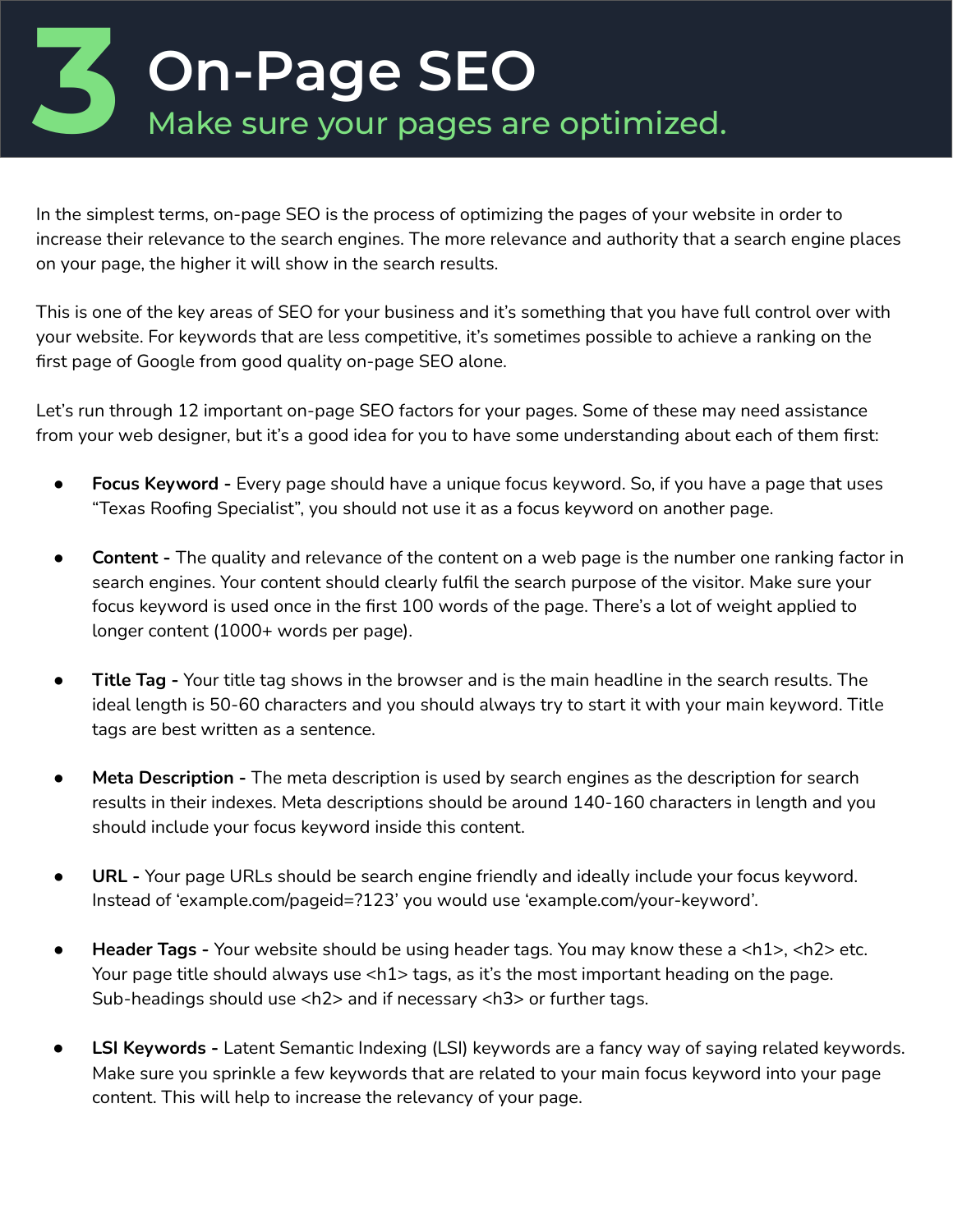#### **On-Page SEO** Make sure your pages are optimized.

- **Internal Linking -** Ideally you will want to have 1-3 internal links on each page of content. An internal link is a link that points to another piece of content on your site.
- **Outbound Linking** Pages that link to an external piece of related content will typically rank higher in the search engines than one that doesn't. If you are able to link to an external website on your page, you should do so. If it doesn't make sense to do this (e.g. you're working on a product or sales page) don't worry too much.
- **Images / Video -** Good use of attractive images and embedded video will increase the dwell time of a user. By dwell time, we mean the length of time that a user stays on your website. You want to minimize the chance of a user going straight back to the search results after landing on your page as Google can use this as a sign of a low-quality page.
- **Website Speed -** The speed of your website is a ranking factor with the search engines. Slow websites are bad for users who are looking for information. Search engines such as Google will reward websites that load quickly. If your website takes longer than 2 seconds to load, it will typically need some optimization work to improve the speed.
- **SSL (HTTPS) -** There are many positive benefits of an SSL certificate. It creates trust with your visitors by displaying a padlock in their browser. You'll also find that search engines use it as a ranking factor towards the trust and security of a website. If you don't currently have an SSL certificate on your website, speak with your hosting company and make this a priority addition.

If you want to dive deeper into on-page SEO, there are many more ranking factors that you can take a look at, however the 12 we've listed above are some of the most important that you need to consider for your website.

If you work hard on making sure that each page of your website achieves each of the important ranking factors above, you'll be a long way forward in your quest to make your website more visible in the search engines.

**TIP:** Take some time to go through each page on your website and assess whether they have in place the 12 important factors that we've listed for you here. For any pages that are missing the mark, make a note of these and put a plan of action in place to make positive changes that will improve your on-page SEO.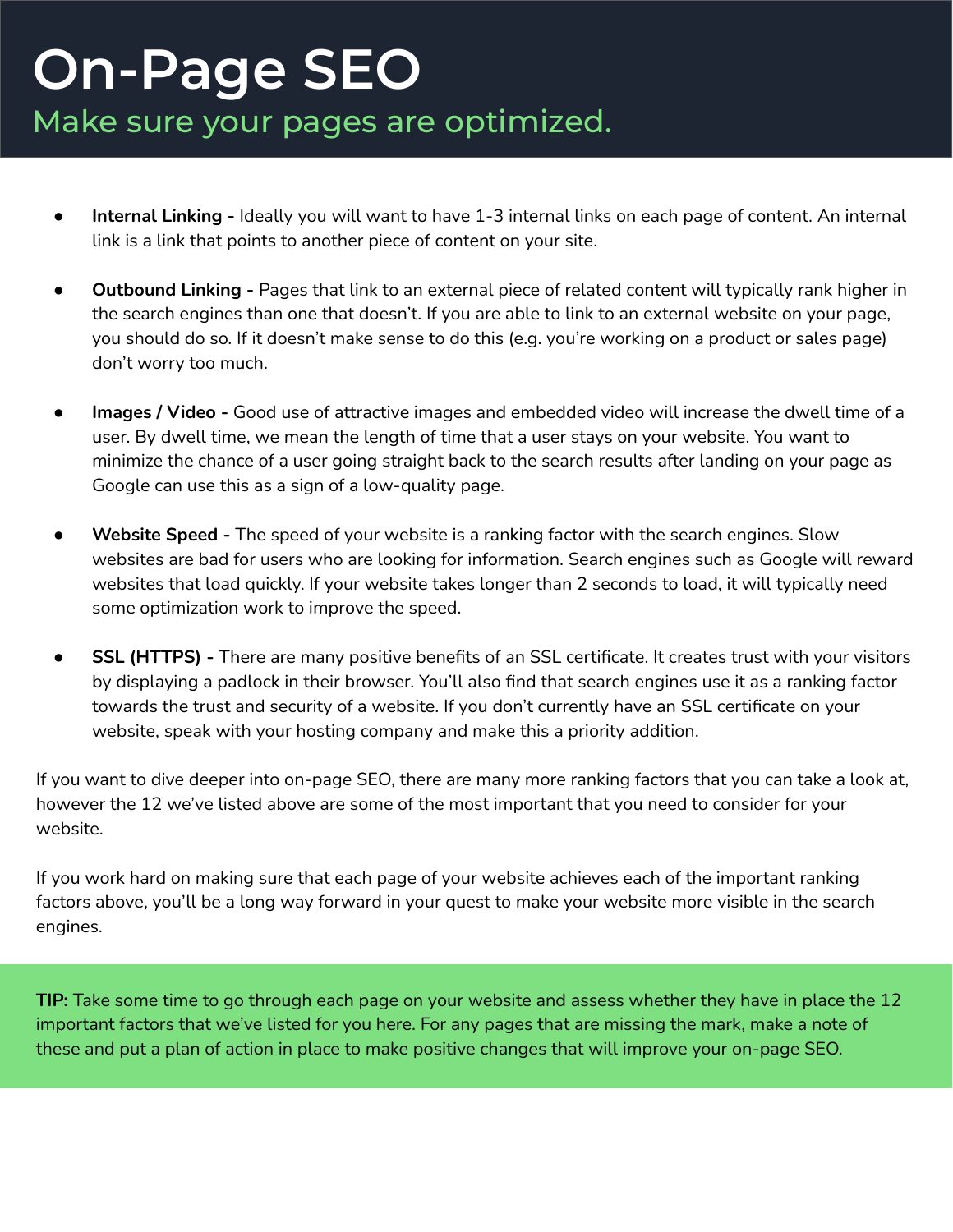# **Local SEO**<br>**4** Help potential customers to discover you.

For the majority of businesses who are reading this, your local area will be very important to you in terms of sales and new business. Visibility in your local area can mean the difference between "okay" and "GREAT" sales.

Let's ensure you have better visibility with your local audience!

One of the best things you can do to help your business to be visible locally is to set up and optimize a Google My Business page. Of course, these are helpful no matter your location - so even if you're reading this and thinking that it's not important for you because you don't work with local clients, following these steps will still benefit your business.

Firstly, we need to make sure you don't have a Google My Business page already. Go to Google Maps (<https://www.google.com/maps/>) and in the search box type in the name of your business, e.g. Joe's Pizza. If you see a number of results come up, add in your location too.

If your business appears here, then you have a Google My Business page already. If it doesn't appear, then you can set one up for free. Head over to<https://www.google.com/business/> and click the green "Start Now" button.

When you first setup your page, you will need to follow the verification process. The standard verification process is via a postcard delivered to your business address within 14 days. You may also be presented with an option to verify by phone or email.

Once your page is verified, make sure you complete as much relevant information as possible.

You should pay particular attention to the following:

- **Business Name** Make sure you use your full legal business name.
- **Business Description** This area lets you describe your business and let interested parties know more about you.
- **Categories -** Select categories that are relevant to your business.
- **Address -** This should be your business address and you should ensure that you have the same details on your website.
- **Telephone Number -** This should be your business telephone number and you should ensure that you have the same number visible on your website.
- Website URL Enter your business website URL here.
- **Opening Hours -** Let people know when you're open / available to assist them.
- **Photos -** This is one of the most important areas on the page and one that people neglect. Add your logo, some pictures of you / your team and photos / images of work that you have done for your clients.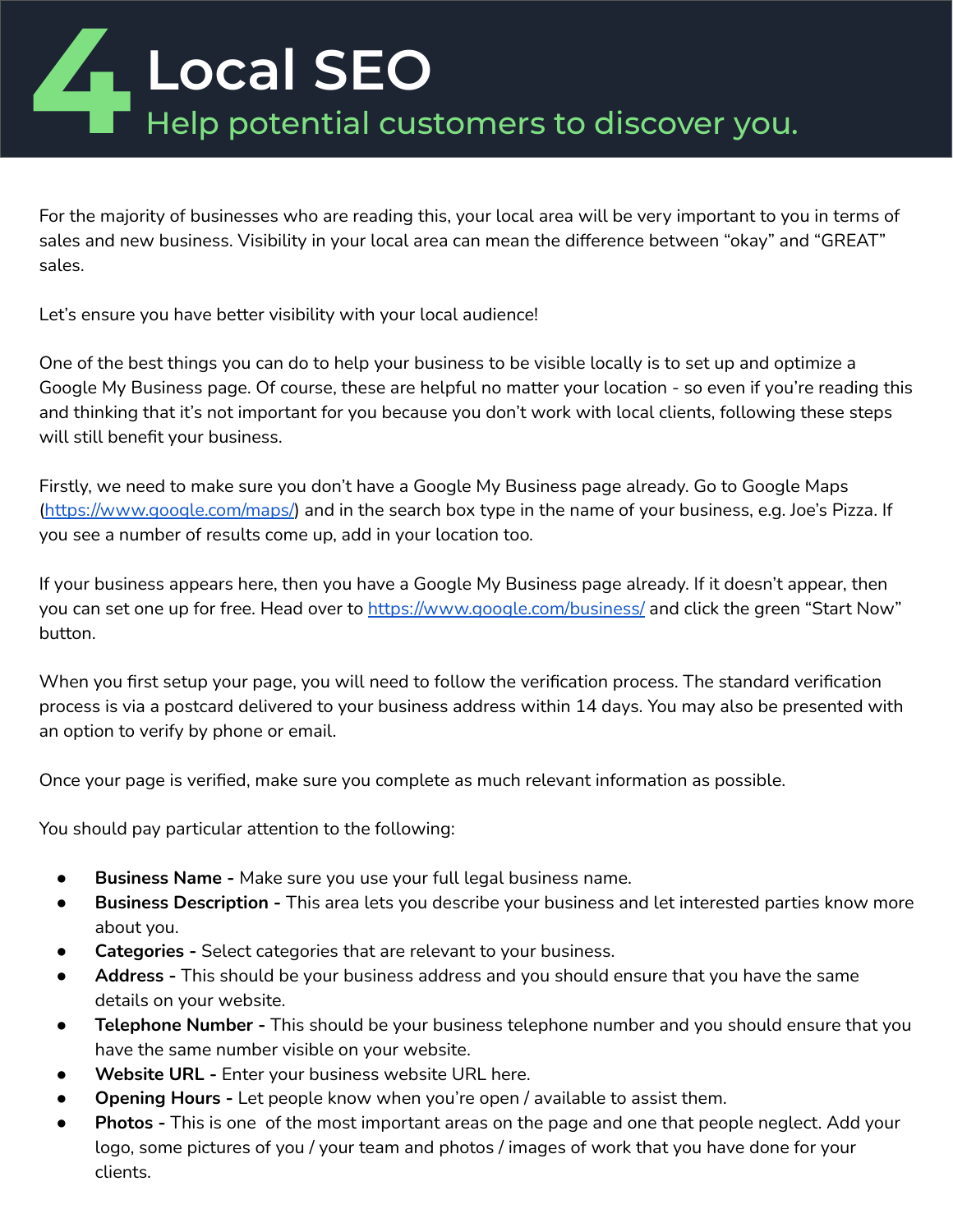

When it comes to SEO, content is King! There's no other way of looking at this, the quality and relevancy of the content on your website is the most important factor that will decide how the search engines treat it in their results.

A decade ago, SEO was more of a popularity contest. Whoever had the most links would show up higher in the search engines. Whilst backlinks (links from other websites that point to yours) are still valuable, the content on your website is most important.

Quality content encourages people to link to your content as a resource. This could be content on a page or in a blog post. Search engines such as Google LOVE content. They like content that is updated on a regular basis, hence why it's great to have a source of regularly updated content, like a blog.

How can you improve the content on your website? Great question!

The first thing you need to look at is if the content is answering the type of question that a user is asking the search engine, when they're looking for an answer. If a user comes through to your website when searching for an "emergency locksmith in New York", it's no use if you are not open or you only cut new keys for locks.

**TIP:** Review the content of your website with the keywords in mind that you picked out earlier in this guide. Are you giving the right message to your potential audience? Is there anywhere that you can improve your content by adding in more information, explaining the benefits of your product/service or using media such as images or videos?

The second thing that you need to consider is the length of your content. Time and time again we see that the top websites ranking in Google for search terms have a much higher content length on their pages.

The average small business website is quite light on content, with some having just a few sentences or a couple of paragraphs on pages. You want to avoid this wherever possible as you don't want the search engines to consider your pages to be low quality due to a lack of content.

**TIP:** Count the number of words on each of your pages. You can use a tool such as -

[https://wordcounter.net/website-word-count,](https://wordcounter.net/website-word-count) to paste in the URL of your page and view the number of words. If your pages have less than 500 words, take some time to review your content and look at where you could share more in-depth information with your target audience.